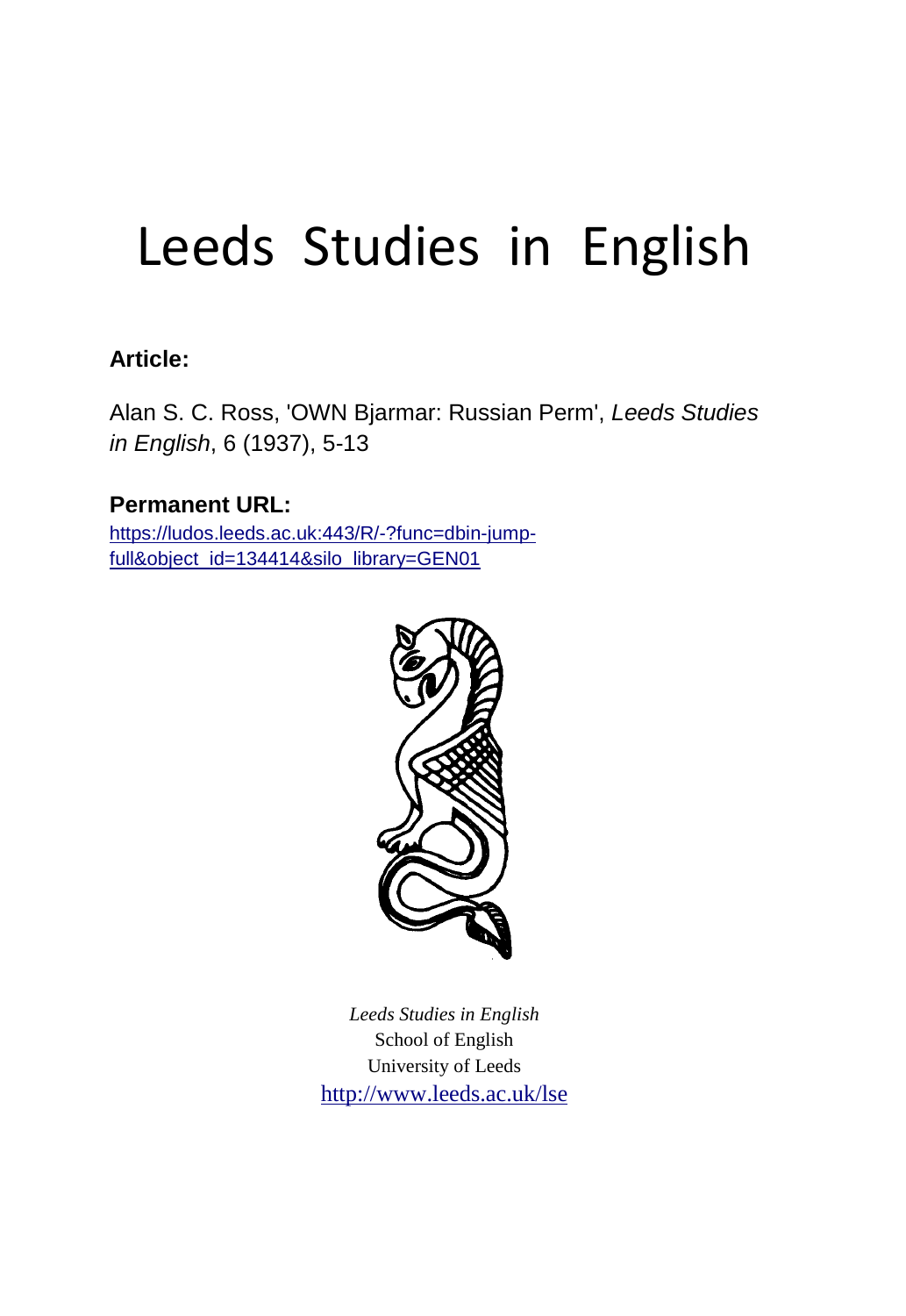## OWN. *BJARMAR* : RUSSIAN *PERM'*

In *Ohthere<sup>1</sup>* I have reached the conclusion that the OWN. *Bjarmar* (King Alfred's *Beormas)* were, in all probability, Northern Karelians. ORuss. *Per(e)m'* was admittedly applied to the territory of the Northern Karelians (in the form *Kolo-Perem'*—see *Ohthere)*; but its chief use was with reference to the Komi (both the people and their territory) of the Vychegda (Old Perm') and of the Kama (Great Perm'). Despite this geographical discrepancy, OWN. *Bjarmar* and Russ. *Perm'* are obviously interrelated words; they have indeed always been accepted as such. In the present article I endeavour to elucidate the details of the relationship.

The difficult problem presented is concentrated solely in the difference between the initial consonants, *b* in OWN. *Bjarmar : p* in Russ. *Perm'.* The vocalism presents no special difficulties; OWN. *Bjarmar* falls into the category of words like *bjarga* with later a-breaking of *e* caused by a preserved *a.* This later breaking was probably nearing completion by the early ninth century and the line of development was presumably  $e^a > e^a$  $e\acute{a}$  >  $i\acute{a}(ja)$ .<sup>2</sup> OWN. *Bjarmar*<sup>3</sup> therefore may be taken to represent an earlier *\*Berma-.* 

In the problem under discussion five languages play their part: Old West Norse, Lappish, ' Bjarmian ' (i.e. Old Northern Karelian), Komi and Old Russian. The theoretical possi-

<sup>1</sup> *A bbreviations.* These are as in my book " The *Terfinnas* and *Beormas* of Ohthere ' ' *(Leeds School of English Language Texts and Monographs,* No. VII, now in the press) —here quoted as *Ohthere.* 

 $2 \text{ BN } \hat{\S}$ 93 and note 1.

<sup>3</sup> I discuss the complicated question of the English representation of Norse breakingdiphthongs at length in a forthcoming article. It will therefore be sufficient to state here that *Beormas* with its *eo* is the form we should expect in this OE. dialect corresponding to an OWN. *Bjarma- < \*Berma-.*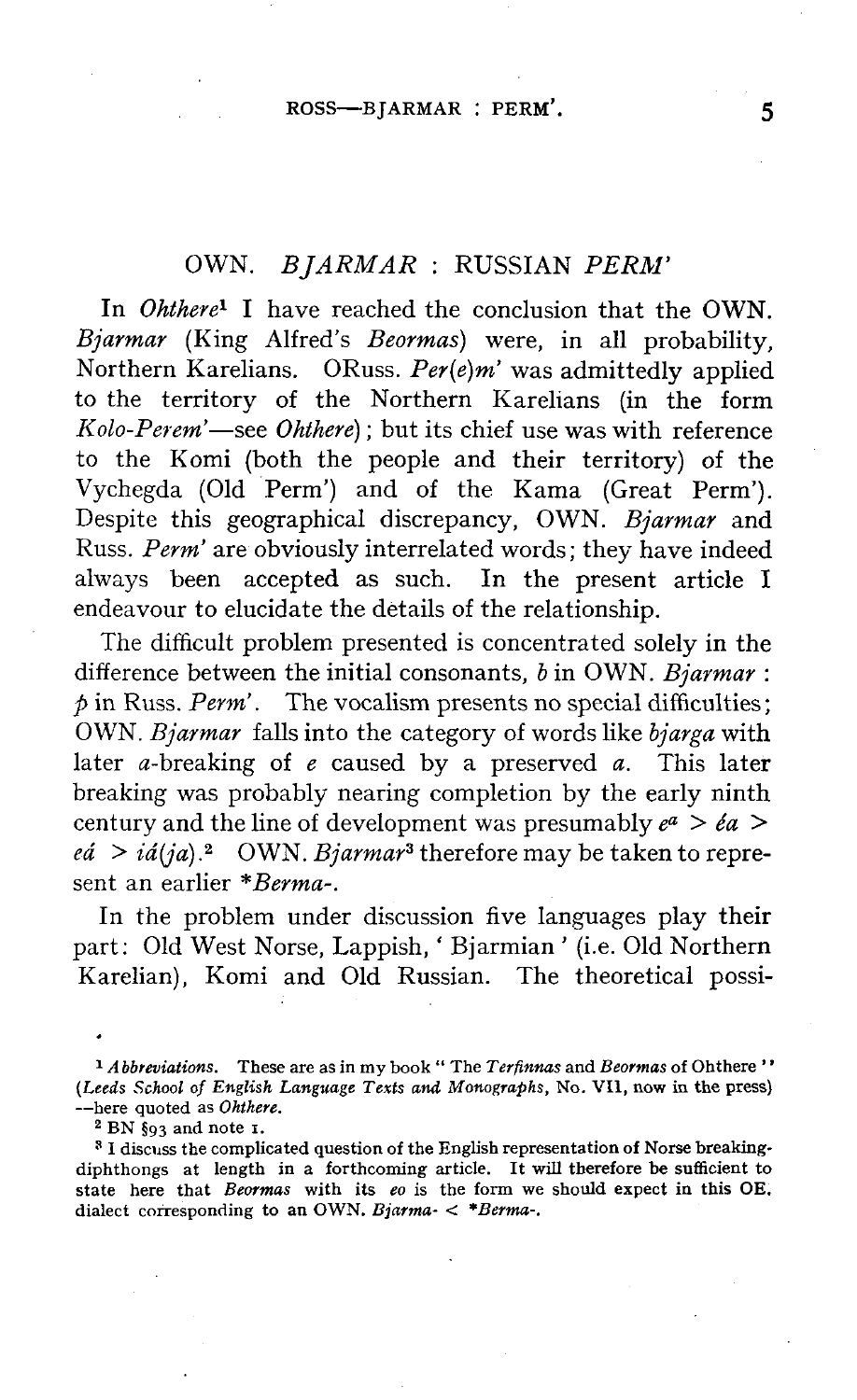bilities as to the ' routes of borrowing' may be concisely indicated by the following diagram:—



which is to be interpreted as meaning that the word can only have passed from one language to another situated in a partition immediately adjacent—-thus it may have passed directly from Lapp, to ONKar. and from ONKar. to ORuss. but not directly from Lapp, to ORuss.<sup>4</sup>

These five languages differ considerably in their initial  $p/b$ -phonematology. OWN. has both a  $b$ - (or  $\beta$ -?<sup>5</sup>) and a  $p$ -phoneme. ORuss. also has both a  $b$ - and a  $p$ -phoneme. MnKar. has an initial  $p$ -phoneme and, of rarer occurrence, an initial *b*-phoneme. But the voiced initial stops of Karelian are clearly a recent development<sup>6</sup> and for the ONKar. of the Bjarmar we may safely postulate a state of affairs identical with that of PrBF.—no voiced initial stops, only unvoiced.<sup>7</sup> The position in Komi is somewhat doubtful. It has often been considered that PrPermian, like PrBF., had only *p-, t-, k-*

*\** The following possibilities are therefore left out of consideration as too improbable:— 1) OWN.—Komi (see *Ohthere);* 2) OWN.—ORuss.; we need not seriously consider the suggestion that the Scandinavians of the more southerly parts of Russia got the word from the Russians and then passed it on to other Scandinavians who in turn applied it in the north—-nor the converse suggestion; 3) Lapp—-Komi (see *Ohthere*); 4) Lapp--ORuss.; Vasmer IV, 178 conveniently summarises his conclusions: " Ursprünglich müssen also die Russen von den Lappen durch die Westfinnen [i.e. Northern Karelians] getrennt gewesensein "; see also Wiklund p. 26.

<sup>5</sup> LSE iii, 5.

\* See H. Ojansuu, *Karjala-aunuksen adnnehistoria* [Karelian-Aunus phonology] p. 1 ff.

<sup>7</sup> See E. N. Setälä, Yhteissuomalainen äännehistoria [Gemeinfinnische Lautlehre] p. iff.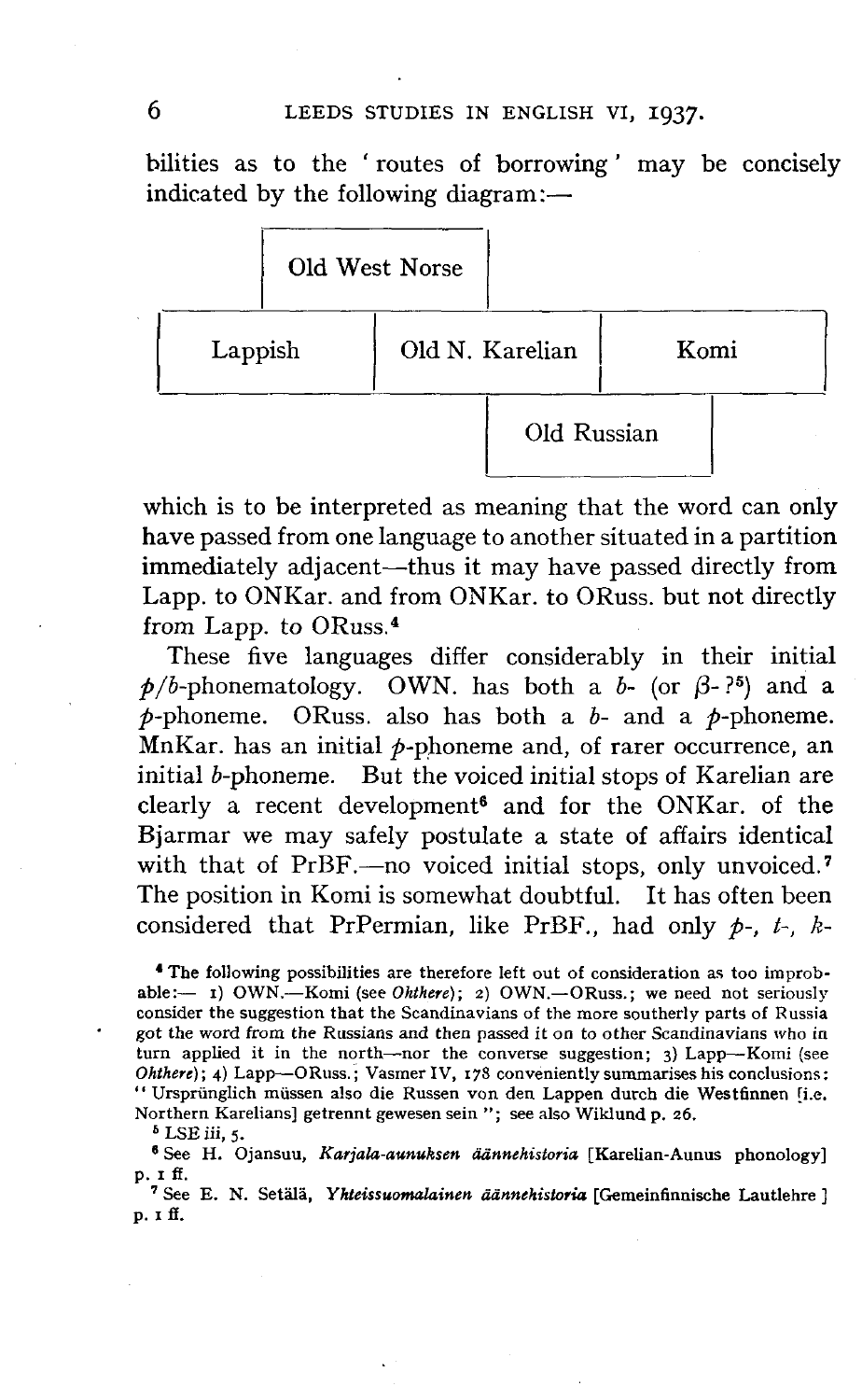phonemes initially and that the initial *b-, d-,* g-phonemes found in Modern Komi and Udmurt are all due to secondary developments. But Uotila p. 2 considers it more probable that both series existed in PrPermian. The position in Lapp, is very complicated and has formed the subject of a detailed study by P. Ravila<sup>8</sup>. His conclusions may be summarised as follows. To the initial voiceless stops, *p, t, k* of Finnish there are four possible correspondences in the MnLapp. dialects *viz.* i) voiceless stops  $p$ , t, k; 2) half-voiced stops  $B$ ,  $D$ ,  $G$ ; 3) voiced stops b, d, g; 4) voiced spirants  $\beta$ ,  $\delta$ ,  $\gamma$ . These sounds usually appear in sandhi-series; thus in the dialect of Maattivuono there is a variation between initial  $p$ ,  $t$ ,  $k$  in isolated words or following voiceless sounds and initial *B, D, G* following a voiced sound. Some such variation was probably present in PrLapp. itself and, without going further into the question, we may say that, in all probability, the Russian Lappish of the period of the Bjarmaland voyages had voiced spirants  $\beta$ ,  $\delta$ ,  $\gamma$ corresponding to the initial  $p$ ,  $t$ ,  $k$  of PrBF. in many positions in the sentence.

From these phonematological considerations it follows that a form with initial  $\phi$  will change to one with  $\beta$  on being borrowed into the Russian Lappish of the period (at least in many positions in the sentence) while a form with initial  $b$  or  $\beta$  will change to one with  $\phi$  on being borrowed into ONKar.<sup>9</sup>

Taking into consideration the two fixed points in our argument, OWN. *b* and ORuss. *p,* and bearing in mind the fact that a change b,  $\beta > \phi$  is only possible on one of the four Karelian ' frontiers' and a change  $p > \beta$ , b only on one of the two Lappish ' frontiers ', it is clear that the following solutions

<sup>8</sup> " Sananalkuisesta ja -loppuisesta konsonantismista Maattivuonon lappalaismurteessa" [On the initial and final consonantism in the Lappish dialect of Maattivuonol SUSA xlv. 6.

<sup>9</sup> For the first of these changes we may compare Lapp, *bdha* < Finn, *paha '* evil' (Wiklund p. 24) and for the second Finn, *palje,* pi. *palkeet'* bellows ': Goth, *balgs* ON. *belgr* etc. (E. N. Setala, *Bibliographisches verzeichnis der in der literatur behandelten alteren germanischen bestandteile in den ostseefinniscken sprachen* s.v. *palje;* also LSE iii, 4).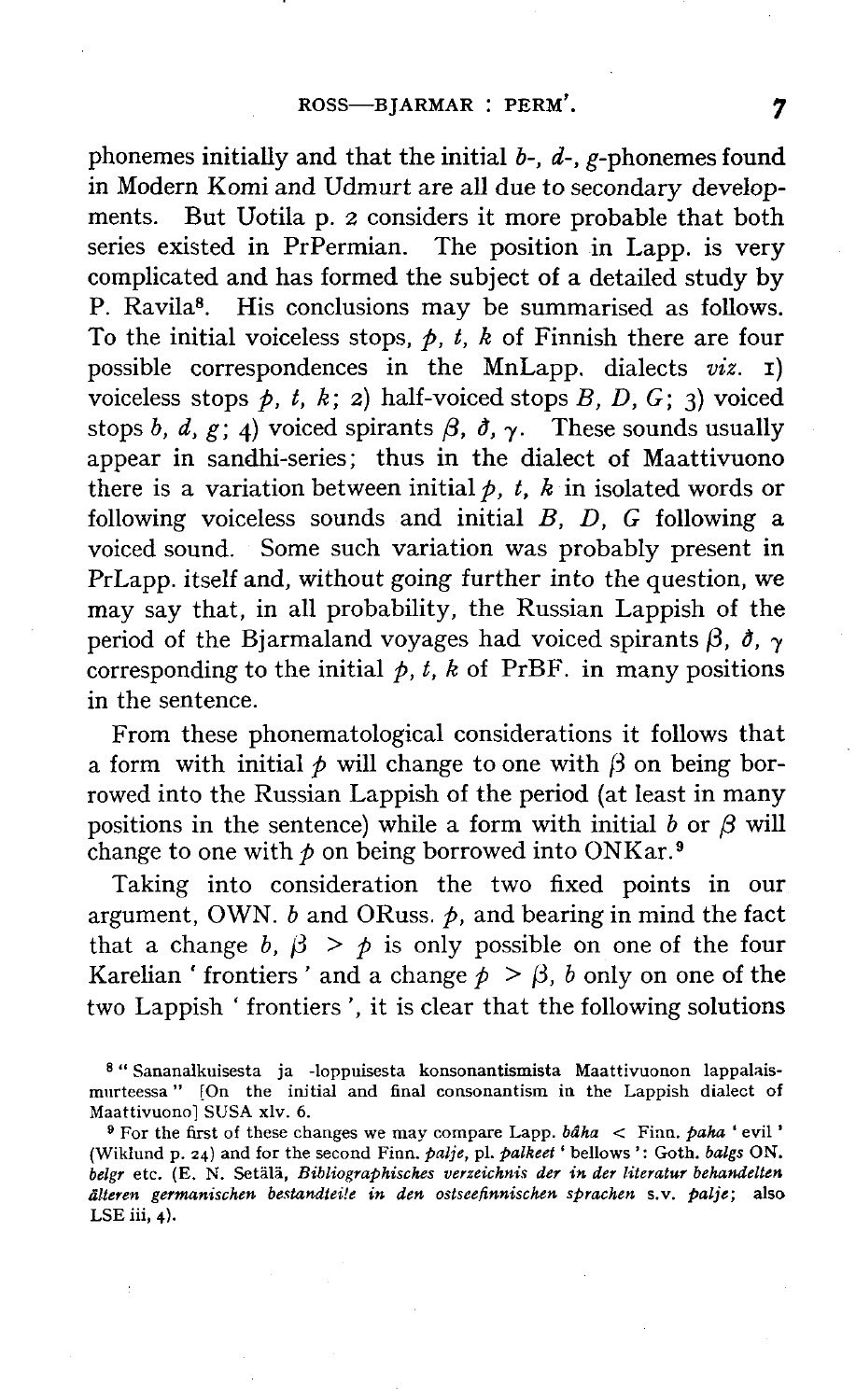as to the route of borrowing are the only ones theoretically possible:—

(1) OWN.  $\beta$ ,  $b$  [ > Lapp.  $\beta$ ]<sup>10</sup> > ONKar.  $p$  [ > Komi  $p$ ] > ORuss. *p.* 

(2) Lapp.  $\beta$  ( > OWN.  $\beta$ , *b*) > ONKar.  $p \leq$  Komi  $p \geq$ ORuss. *p.* 

(3) ONKar.  $p$  (  $\geq$  Komi  $p$ ]  $>$  ORuss.  $p$  )  $>$  Lapp.  $\beta$  > OWN.  $\beta$ ,  $b$ .

(4) Komi *b*,  $p > \text{ONKar. } p^{11} > \text{Lapp. } \beta > \text{OWN. } \beta, b.$ 

(5) ORuss.  $p \geq K$ omi $p$  > ONKar.  $p >$  Lapp.  $\beta$  > OWN.  $\beta$ ,  $b$ .

Of the suggestions that have hitherto been made the following deserve discussion :—

(I) In his *Altenglisches Lesebuch filr Anfanger* (Glossar s.v. Beormas), M. Förster makes the suggestion that the word *Bjarmar* reached the Scandinavians *via* Lappish (i.e. Solutions 3, 4 or 5) which, as we have seen, would entail a change of the initial  $\phi$  of the Russian form to  $\beta$ —hence OWN. *b* ( $\beta$ ?).<sup>12</sup> This would admittedly be an excellent suggestion if Ohthere's *Beormas* were the only Bjarmar we knew of; the Bjarmar of *Biarmia citerior* lived in contact with the Turja-Lapps (see *Ohthere)* and Ohthere probably knew Lappish but not ' Bjarmian' (see *Ohthere)* and might thus well have taken his name for the Beormas from Turja-Lappish. But many of our Norse references are to the Dvina-Bjarmar and there seems no good reason for assuming that the Scandinavians took the name of the Karelian Bjarmar from the Lapps; it is far more probable that they took it from the Bjarmar themselves.

(II) J. Kalima, *Die russischenLehnworter im syrjanischen* p. 100 and note 1 (with references to further literature) is inclined to accept the connection with Komi *parma '* wooded height. He deliberately refrains from discussing the Norse form but it

11 ORuss *p <* ONKar. *p* or Komi *p.* 

<sup>12</sup> We should of course have to assume that the Lappish sound was, so to speak, excerpted from actual sentences and was moreover closer to OWN, initial  $b(\beta)$  than to  $v$  at the time of borrowing (cf. LSE iii,  $4 \text{ ff.}$ ).

<sup>10</sup> Alternative, extra, stages in square brackets.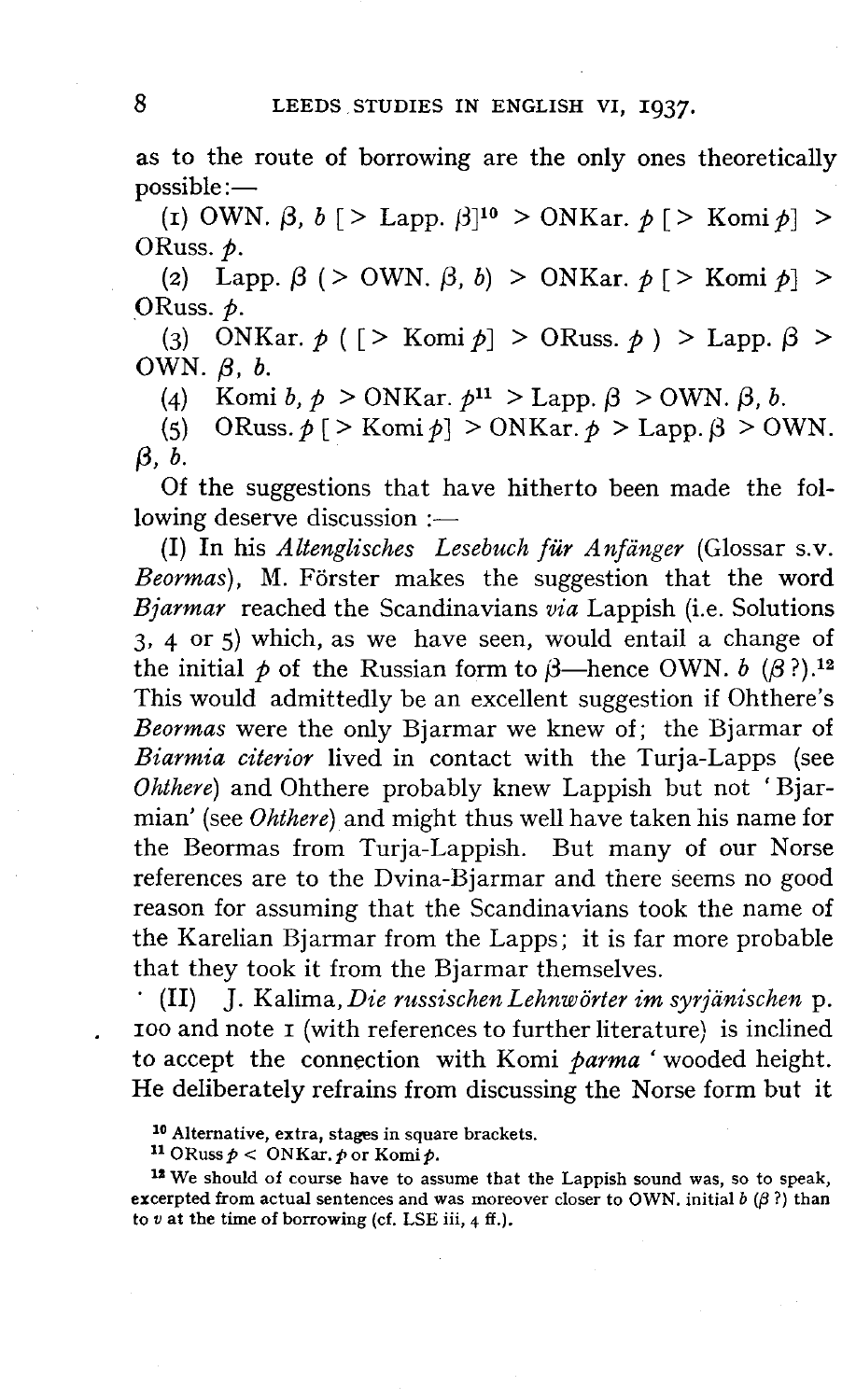is clear that his hypothesis must be equivalent to our Solution 4, taking an initial Komi *p,* not *b.* Apart from any etymological difficulties on the Finno-Ugrian side, Kalima's suggestion therefore suffers from the same disadvantages as Forster's (Solutions 3, 4 or 5), discussed above.

(Ill) Tallgren p. 118 note 1 says " Finnish ' Peramaa ' (cf. Beormia  $[sic]$  = backwoods, periphery." This suggestion that OWN. *Bjarmar* and Russian *Perm'* are connected with Finn. *•peramaa* appears to be current in certain Finnish literature—I have noticed it also Jaakkola p. 272 and O. J. Tuulio, *Du nouveau sur Idrisi* p. 173. It is due to J. A. Sjogren (see his *Gesammelte Schriften* i, 295). The morphology of the Russian forms is alone sufficient completely to disprove it: ORuss. Perm', Perem' and the derivatives perm-jane, permjaki can only be explained from a form with final *-i* (see further p. 13)-<sup>13</sup> It is moreover impossible to explain OWN. *Bjarmar*  as originating from a Karelian form corresponding to Finn. *pera-maa.* In view of the decisive evidence of the Russian forms the detailed argument on this point, which would take considerable space, may perhaps be dispensed with. It will suffice to say that we should have to  $(I)$  return to the hypothesis of a passage through Lappish with change of initial ONKar. *p*  to Lapp.  $\beta$  and (2) postulate a form \*Bjarm neut. or \*Bjorm, *\*Bjarma* fem. ' Biarmia' whence *\*Bjarmi* pi. *Bjarmar* by analogy (see p. 11). In the first place it is highly improbable that the medial vowel *oi peramaa,* which must have remained in some form—in Lappish, would appear syncopated in OWN., even assuming borrowing to have taken place at the period of the earliest Scandinavian-Bjarmian contacts and, secondly, it is quite impossible that a Norse form with *ja* or *jg*  could have arisen by breaking—for breaking was certainly complete by this time (see p. 5). In fact, if the ungrateful task of guessing what form the ONKar. cognate of

<sup>&</sup>lt;sup>13</sup> In this connection it may be noted that the second vowel of the form Perem' is presumably an analogical svarabhakti—cf. *pesen'* beside *pesn' '* song' (see N Durnovo, *Ocherk istorii russkogo jazyka* p. 165).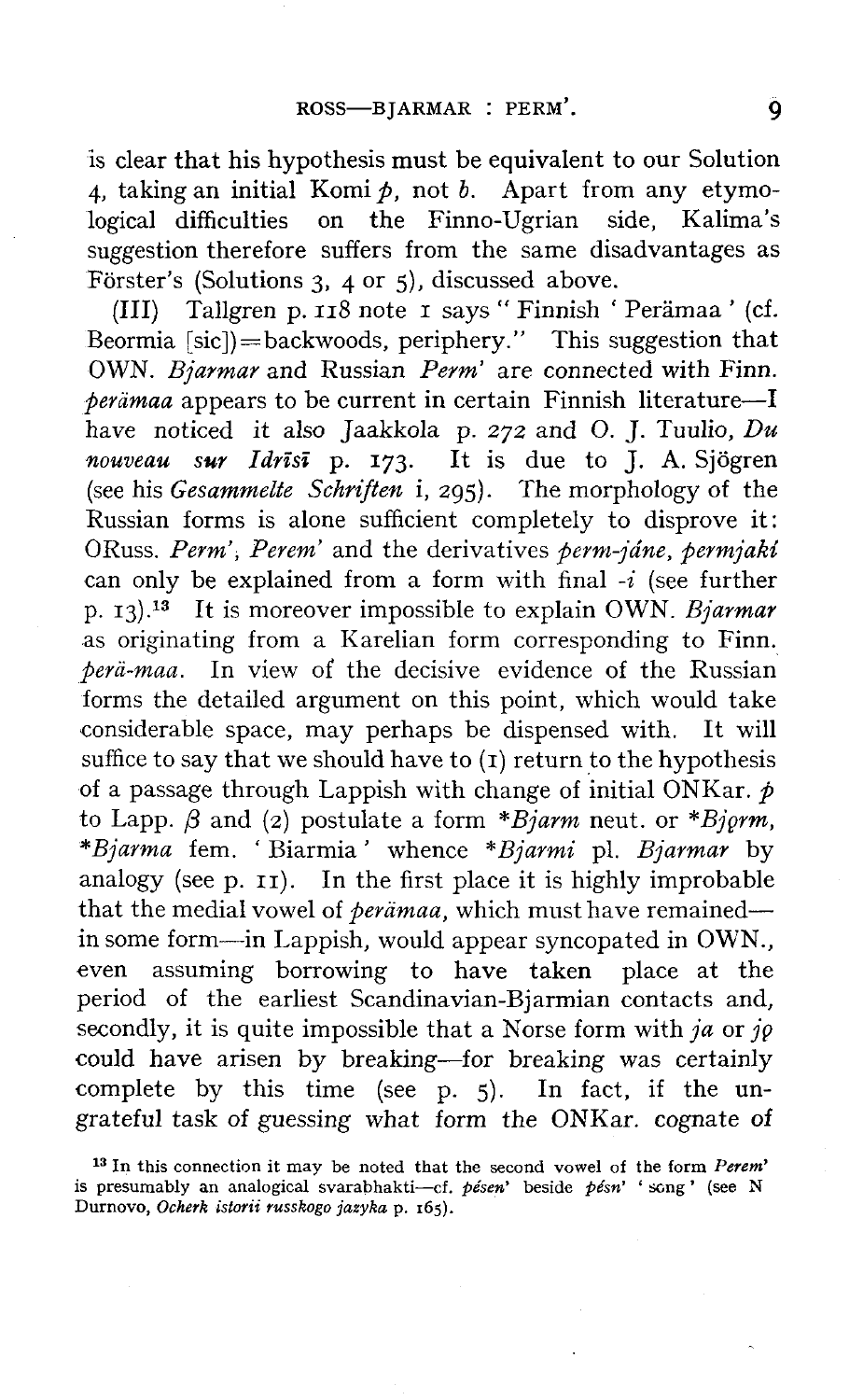Finn. *perämaa* would have assumed in OWN. after passing through Lappish were to be attempted, some such form as *\*Bera-md* or *\*Beri-md* would appear to be the most likely solution.

(IV) K. Tiander suggests that OWN. *Bjarmar* ORuss. *Per(e)m'* is ultimately of Germanic origin, that it passed from OWN. into ONKar. (with change of  $b > p$ ) and thence into Russian<sup>14</sup>—i.e. Solution i (omitting the terms in square brackets). The details of Tiander's suggestion are entirely inacceptable—indeed he appears to write with a magnificent disregard for the most elementary canons of Germanic philology—but the suggestion that the route of borrowing was OWN. > ONKar. > ORuss. is a probable one. And on general grounds Tiander's suggestion (OWN.  $\beta$ , *b* > ONKar.  $p >$  ORuss.  $p^{15}$  is by far the most probable since it is the only hypothesis under which the Scandinavians took their name for the Bjarmar from the Bjarmar themselves. There is moreover a satisfactory etmology for OWN. *Bjarmar<sup>16</sup>* considered as a native Norse word. Since the OWN. word is nowhere recorded in the singular we have no means of deciding, on purely Norse grounds, whether the nom.sg. would have been a strong *\*Bjarmr* or a weak *\*Bjarmi;* in general, masc. *-6-* and  $-n$ -stems inflect alike in the plural. It is however clear that the word must be weak<sup>17</sup> by origin for a concrete - $m\delta$ -stem is hardly possible in IndE. OWN. sg. *\*Bjarmi* must therefore be a weak

14  *Zhurnal ministerstva narodnago prosveshchenija* Series VII, Part cccxxxiii, 16 ff.

<sup>15</sup> There is no need to assume the extra possibilities in square brackets.

16 The word *permi '* merchant' which is found in the Suomi-Finnish dialects of Northern Karelia is probably intimately connected with our word (SS ii, 76 note). It might be suggested that a word meaning ' merchant' was applied to the peoples in question because of their trading activities (see *Ohthere)*—cf. the name *Sart* to Skt. *sartha- '* caravan ' and particularly Khotan Saka *sdtika '* merchant'. But a word of this meaning is found nowhere else in Finno-Ugrian and would indeed be without an etymology. Hence the converse suggestion, that the word *permi '* merchant ' was taken from the name of the people—cf. Skt *yavanl(ka)- '* female attendant on a king ' lit. ' Greek woman': Gk *Iaon*—seems the more probable. (See further p. 12).

17 The strong OE. *Beormas* does not of course militate against this suggestion; the normal correspondence between English and Norse speakers must have been ON. *-ar =*  OE *-as* in the nom.aec.pl.masc. and this would have obtained whatever the provenance of the Norse *-ar.*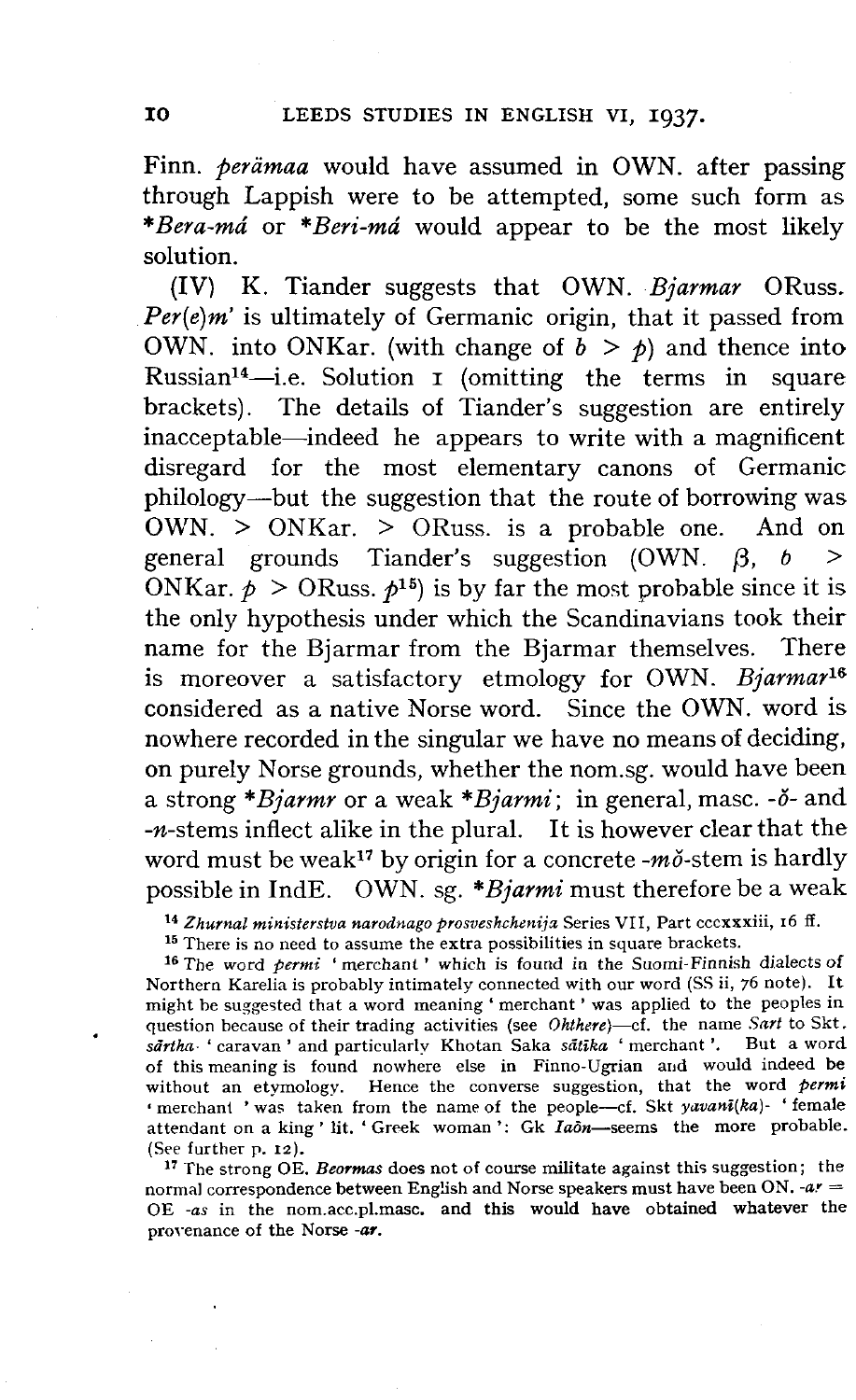denominative formation (of type Lat. *praedo* to *praeda)is* to an OWN. *\*Bjarmr* masc, *\*Bjarm* neut. ( < IndE. *\*bher-mo-)* or *\*Bjgrm* fern. (< IndE. *\*bher-md-) '* Biarmia,' with *-mo-,*  -ma-suffix<sup>19</sup> to a root *bher*-. But we have no trace of this original form of the name in Norse itself for it has been eliminated in favour of a type in *-land, Bjarmaland* (cf. *Frakk-land '* France,' *Grikk-land* ' Greece,' *Kyrjala-land '* Karelia'). It is however clearly attested by the use of *Biarmia<sup>20</sup>* (instead of *\*Biarmalandia)* as the normal form in Scandinavian-Latin.<sup>21</sup>

Elaborating a suggestion of Tiander's *{op. cit.),* I take this IndE. root *bher-* to be that given as *bher-* 6 in WP (ii, 162) with the meaning " hervorstehn, eine Spitze oder scharfe Kante bilden; Kante, Ecke, Spitze" (as in Serbo-Croat *brdo '* mountain, hill' Ukrainian *berdo '* precipice, steep place ' OE. *brant* 'high, steep' Olcel. *bord* 'margin, edge'). Our postulated *\*Bjarm* would then, if we suppose a metathesis IndE. *\*bhermo- > \*bhremo-,* be identical with late MHG. *brem '* edge ' (cf. also MnHG. *brdme '* edge') while closely parallel words would be Icel. *barmr '* edge (of a brook etc.)' MnNorw. *barm '* edge, shore ' MnDu. *berm '* berm ' (< IndE. *\*bhor-mo-,*  masc.) and ME. *brimme* MnE. *brim.<sup>22</sup>*

The original meaning of OWN. *\*Bjarm(r), \*Bjgrm '* Biarmia ' would thus be something like ' edge, shore.' But it would be profitless to attempt to decide whether the ' edge' referred to was the ' edge ' of the known world (see *Ohthere)* or merely the ' shore ' of the White Sea.

It appears thus that the Scandinavians gave the name *\*Bjarm(r), \*Bjgrm* to the country of the Northern Karelians

18 See F. Kluge, *Nominate stammbildungslehre der altgermanischen dialehte* §§16-17 and'cf. *Teutones* (i.e. weak) to IndE. *\*ieuta-* ( > Goth, *piuda* etc.).

1 9 K. Brugmann, *Kurze vergleichende grammatik der iniogermznischen sprachen*  §423- 8.

20 Beside *Biarmonii* formed on *Biarmones '* the Bjarmar.'

<sup>21</sup> If we prefer the third of our hypothetical forms, \**Bjorm*, it would remain to explain the discrepancy between this and Saxo's form *Biarmia* with *ia* instead of *io* (cf. Saxo's *Biorn* = *Bjorn*); the form might h *Biarmi.* 

22 Several different IndE. forms might be suggested for this word; its history has been further complicated by the influence of the unrelated (see WP ii, 159) OE. brim. ME. *brim* \* sea.'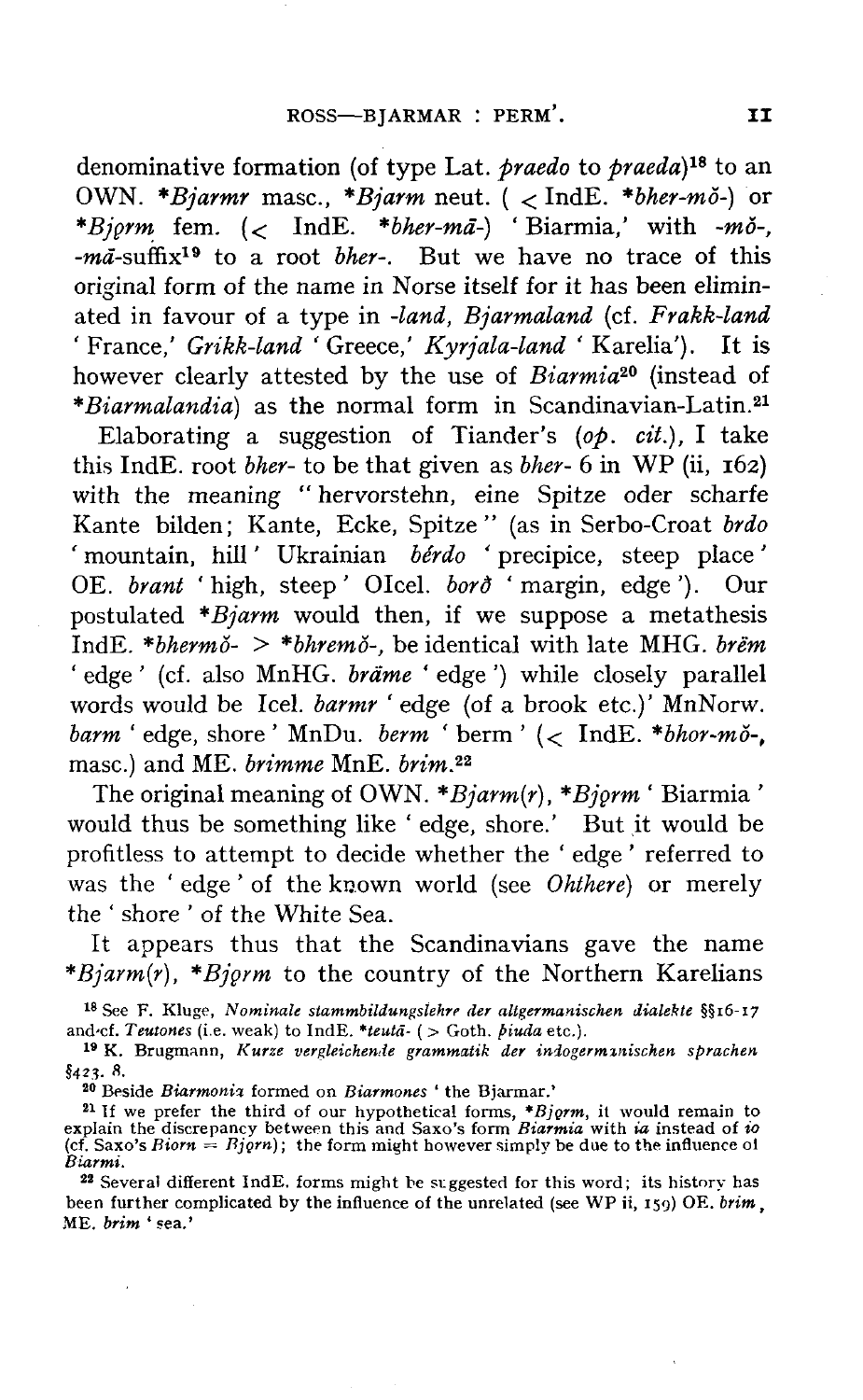and *Bjarmar* to these people themselves. The Bjarmar then took over the name *\*Bjarm(r), \*Bjgrm* for their own country. We may safely postulate *\*Permi<sup>23</sup>* as the form in which any one of the OWN. forms *\*Bjarmr, \*Bjarm, \*Bjgrm* would assume in ONKar. We have already discussed the change of OWN. *b* to ONKar. *p* (p. 7). The *e* of ONKar. *\*Permi* is clearly attested by that of ORuss. *Perm'* but the representation of OWN. *ja, jg* by ONKar. *e* again (cf. p. 5) confronts us with the difficult problem of Old Norse breaking. Breaking caused by a lost vowel (as in *\*Bjarm(r)* < *\*Berma-, \*Bjgrm* < *\*Bermo-)* is usually considered to be some 150 years in advance of that caused by a preserved vowel (as in *Bjarmar),2i* but the form of the name of the country may have been influenced by the name of the people in OWN. At all events it is impossible to ascertain the details; all we can say is that the *e* of the ONKar. form was a ' Lautersatz ' for some stage of the breaking-series (either early or late)  $e > e^a > e^a > e^a > i$  (ja) or  $e > e^u > e^u$ *> eu > ig (jg).* The final *-i* of the postulated ONKar. *\*Permi* is also clearly attested by ORuss. *Perm'* and its derivatives (see below); this addition of a final *-i* to a loan-word varives (see Berow), this addition of a main vice a foan word languages with final vowels (e.g. Finnish). It is well-exemplified by the MnFinn. forms of international words such as *bentsiini, traktori.* (If we prefer the masc. *\*Bjarmr* as the postulated OWN. form, then, for the correspondence *\*Bjarmr : \*Permi,* we may compare Finn, forms such as *-tai* (as in *maanantai* 'Monday' etc.)  $\langle *-ta_{\gamma}i, -taki : ON. \, \text{dagr} \rangle$ .

23 This *\*Permi* which is thus the name of a country cannot be the source of the Suomi-Karelian *permi* 'merchant' discussed on p. 10; nor can *permi* correspond to the name by which the inhabitants of *\*Permi* called themselves—they would presumably have used some such form as *\*permalainen* to mean ' a man of *\* Permi '*  (cf. Finn. *Suomi* ' Finland' : *suomalainen* 'a Finn'). Suomi-Karelian *permi*  probably reflects the postulated OWN. form *\*Bjarmi '* a Bjarmian ' directly—with the normal change of  $b > p$  (p. 7) and the representation of an OWN. breakingdiphthong discussed below.

 $24$  BN  $\S$ 93 and note 1.

25 The final vowel of either of the forms *\*Bjarm, \*Bjgrm* would have been lost a long time before the period of the Scandinavian-Bjarmian contacts; this change was probably complete bv the year 800 (see A. Heusler, *Altislandisches Elementarbuch*  §108).